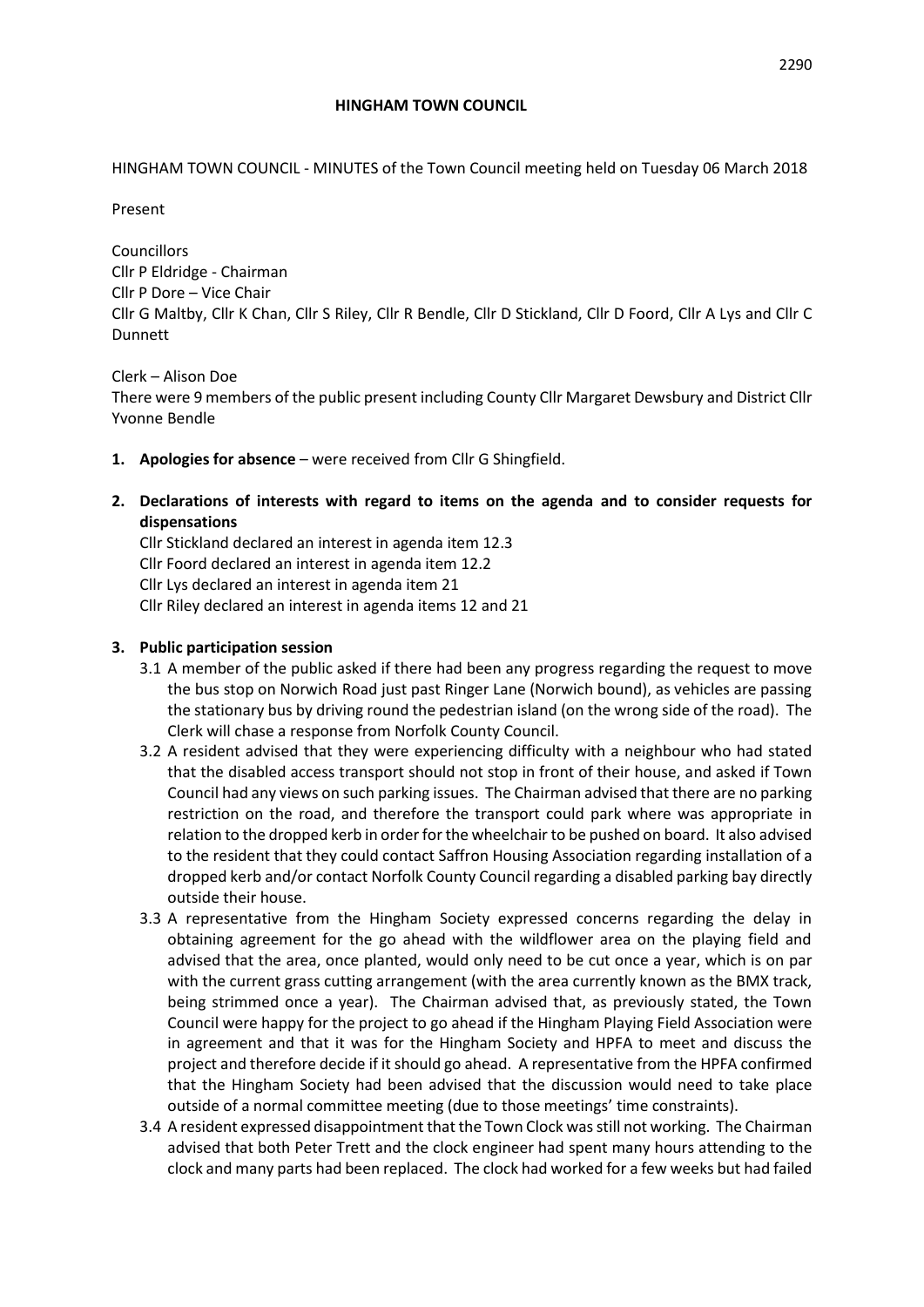again. It was suggested that the Town Council should consider budgeting for a long term solution for fixing the clock in the future.

- 3.5 The Chairman Cllr Eldridge, offered his thanks to all those who helped during the recent snowy weather – the shops and businesses that managed to stay open, people who cleared snow, rescued stranded motorists and those who gritted pavements, and to everyone who helped others in need.
- **4. Accuracy of the Minutes of the Town Council meeting of 06 February 2018** The minutes were agreed as correct and signed by the Chairman.

### **5. Matters Arising (written report circulated prior to the meeting see Appendix A)**

The Clerk advised that the adverse weather conditions had caused further delays with the tree work being carried out and that work was due to recommence the following day.

## **6. Working party reports**

6.1 The Cemetery and Churchyard Working Party had not met and there were no updates. 6.2 The Events Working Party reported that there are 14 stalls booked for the Easter Market on  $24<sup>th</sup>$  March. The working party had met on  $15<sup>th</sup>$  February and discussed the further events planned for 2018, namely how to encourage more of the organisations/charities in town to take part in the Market in the Market Place (16<sup>th</sup> June) and the possibility of holding the Christmas Fair solely inside as there were concerns regarding there not being enough volunteers available to undertake the amount of work required in using the market stalls. 2 volunteers have decided to step down from the working party following the June Market.

## **7. Reports from representatives on external bodies**

The Hingham Playing Field Association advised that they had received confirmation from South Norfolk Council regarding a grant toward the cost of the sewage work and thanked both SNC and Hingham Town Council for their contributions. It was also reported that there had again been parking issues on the day of the antiques fair at the sports centre. While the organisers of the fair were providing a steward to direct the cars to suitable parking, there had been an issue with the sub-letting of the football pitch by the football club, which had resulted in additional cars being present. The HPFA will be meeting with the football club regarding this matter. The representative from the HPFA advised that the police would not permit cones to be placed on the highway to prevent parking too close to junctions and were not able to attend the event to police parking issues. It was asked if Norfolk County Council could be approached regarding double yellow lines, the Clerk advised that NCC had already advised that there was no budget for new traffic restrictions such as yellow lines and therefore this was not an option.

### **8. Correspondence**

- **8.1 – General Correspondence (information/circulars etc)**
	- **8.1.1 South Norfolk Older People's Forum – Meeting 21 March 2018, 10.00am at South Norfolk Council Chambers**
	- **8.1.2 Cliff Jordan, Leader - Norfolk County Council - A Vision for Norfolk in 2021**
	- **8.1.3 Norfolk ALC Newsletter - 22nd February 2018**
	- **8.1.4 Norfolk Police and Crime Commissioner - Your PCC news round-up**
	- **8.1.5 Clayland Estates Ltd - Land Promotion**
- **8.2 – Correspondence (not for public inspection) as addressed directly to Hingham Town Council** None
- **8.3 – To discuss any required responses/actions in relation to any item(s) of correspondence** It was agreed to respond to Clayland Estates Ltd to invite them to attend the Annual Town Meeting on 17<sup>th</sup> April.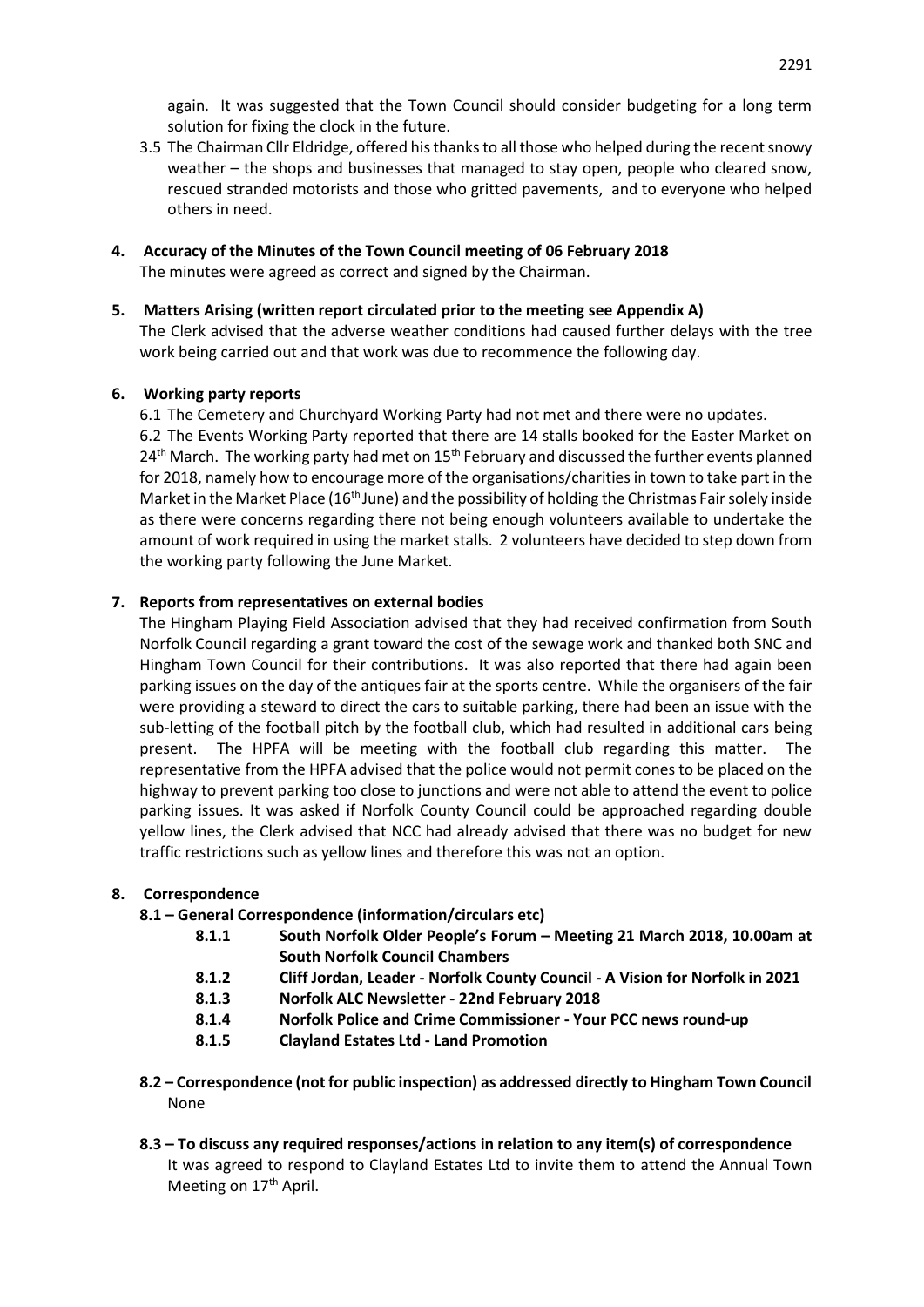## **9. District Councillor's report**

District Cllr Yvonne Bendle reported that the Greater Norwich Local Plan consultation had been extended until 22 March and encouraged the Town Council to comment on their preferred sites, and reiterated that nothing had yet been decided regarding the numbers of new houses required throughout the district.

Cllr Bendle advised that the adverse weather had severely disrupted the bin collections and SNC were working hard to catch up, it was hoped that collections should be back to normal the following week, unfortunately it had been necessary to suspend brown bin collections for 2 weeks to enable the collection operatives to work on collecting household rubbish and recycling, (when asked, Cllr Bendle confirmed SNC were not proposing to refund money to customers of brown bin collections).

## **10. County Councillor's report**

County Cllr Margaret Dewsbury reported that during the adverse weather the gritter lorries had been operational several times a day and night trying to keep the roads as clear as possible, with every available (suitable) member of staff being deployed to gritting duties. There had been help from farmers and the fire service with many people working "over and above".

A meeting will be held for NCC to discuss resilience during such adverse conditions.

Cllr Dewsbury also reported that highways are now dealing with flooding issues and potholes and the new pot hole filling machine will be operating throughout the county.

### **11. Planning Decisions**

- **11.1 2018/0063 - 1A Baxter Close Hingham NR9 4HZ Part two storey rear extension, replacement windows, replace front dormer tile to match and move the boiler to garage. - Approval with Conditions**
- **11.2 2018/0054 - 2 Greenacre Road Hingham NR9 4HG Rear extension to dwelling - Approval with Conditions**
- **11.3 2018/0030 - Denlie 9 Bell Meadow Hingham Norfolk NR9 4HT Two storey extensions (to each end of the dwelling) incl. retrospective application to raise roof height to the northern extension (ref 2015/2023) Approval with Conditions**
- **11.4 2017/2770 - Land South Of Norwich Road Hingham Norfolk Discharge of conditions 3 and 23 of planning permission 2014/2322/F - (3) management and maintenance of streets (23) Fire Hydrant positions Approval of details - Approved**

### **12. Planning Applications**

### **(as notified by SNC for consultation)**

- **12.1 2018/0427 - Lyngwhite Cottage Attleborough Road Hingham NR9 4NH Two storey extension to provide bedroom and dining room** The Council agreed to recommend approval
- **12.2 2017/2330 Amended Application - Engineering Works Watton Road Hingham Norfolk NR9 4NN**

Cllr Foord left the room. The Clerk advised that she had spoken to the planning officer at SNC who had confirmed that the application had been amended and was now for outline planning permission for 2 dwellings on the site. The Clerk also confirmed that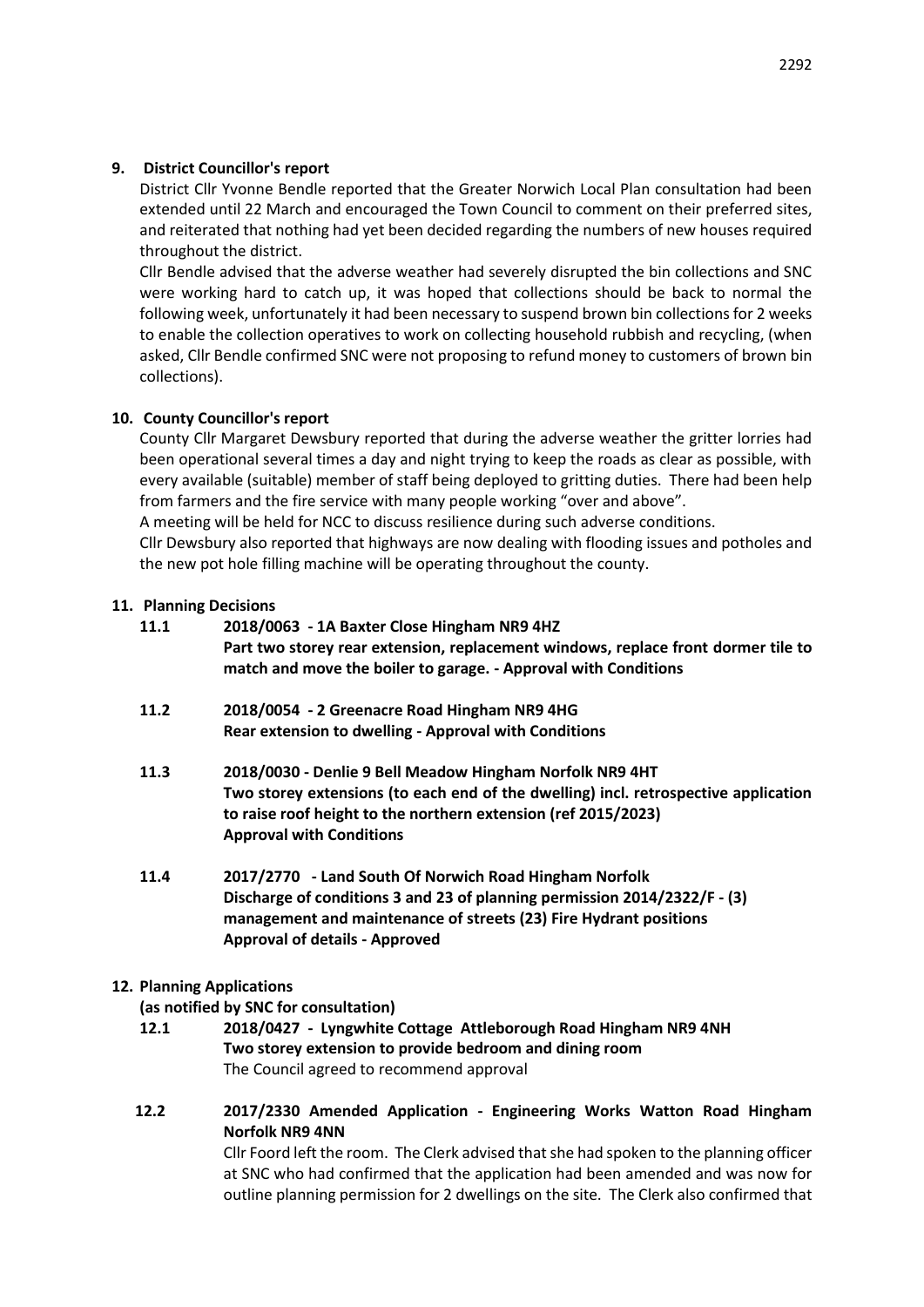previous references to the properties being self-build and for occupation by those with disabilities should be disregarded as this is something that the planning officer would not be able to condition should the application be approved, and in any case no reference was made to either point in the papers submitted by way of amendment to the original application.

The Council agreed to recommend approval

# **12.3 2018/0339 - Millside Mill Corner Hingham Norfolk NR9 4LG Proposed garden room extension to rear**

Cllr Stickland left the room.The Council agreed to recommend approval

## *(other applications where the Town Council is not a consultee) None*

**13. To receive an update/discuss responses received from Norfolk County Council Highways regarding the siting of A boards on the highway and wheelchair accessibility/pavement issues**  The Clerk confirmed that a letter had been sent to Norfolk County Council Highways regarding the siting of "A Frames" on the highway (pavement), requesting that businesses wishes to advertise, be able to apply to site an A frame on the highway via a Street Furniture Licence, and furthermore that, The Highways Act 1980, Section 115e permits the granting of permission to use objects or structures on, in or over a highway:

(i)for a purpose which will result in the production of income;

- (ii)for the purpose of providing a centre for advice or information; or
- (iii) for the purpose of advertising.

The response from the Highway Engineer was that they could not permit applications for "A Frames" to be made via the Street Furniture Licence, as the County Council did not have a policy on "A Frames".

County Cllr Margaret Dewsbury advised that it may be possible for the powers to grant such a Licence to be devolved to South Norfolk Council, District Cllr Yvonne Bendle will look into this. The Clerk will meet with the Highway Engineer to discuss any possible alternatives.

When the Clerk meets with the Highway Engineer, accessibility issues on some pavements will also be discussed.

## **14. To discuss /agree a budget for the replacement Oak trees required for the Fairland**

The Clerk confirmed that planning conditions on the 2 replacement trees stipulated they must be of a girth of 10-12cm. The third tree, that the Town Council had agreed to plant (by way of a replacement for the wooden posts alongside the Lincoln Hall driveway) could be of any size.

The Chairman advised that he had investigated the supply and cost of trees and for the size required for the replacement trees. Larger size tree are not readily available locally and the cost would be £185 per tree plus delivery charges.

Concerns were raised that the survival rate of larger trees could be quite poor. It was also noted that 3 oak trees had been planted on the Fairland (2 some years ago near to Attleborough Road and 1 more recently on the opposite Fairland Green) on previous advice by SNC, to replace the mature trees that have now been felled.

The Clerk advised that the planning application to fell the trees was considered taking into account the trees already on the Fairland – therefore it was conditioned that new replacement trees would have to be planted.

It was proposed and agreed to write to SNC with regard to this and request that the Town Council be permitted to plant smaller trees due to the difficulty in sourcing larger trees locally, the cost implications and the fact that 3 trees had already been planted.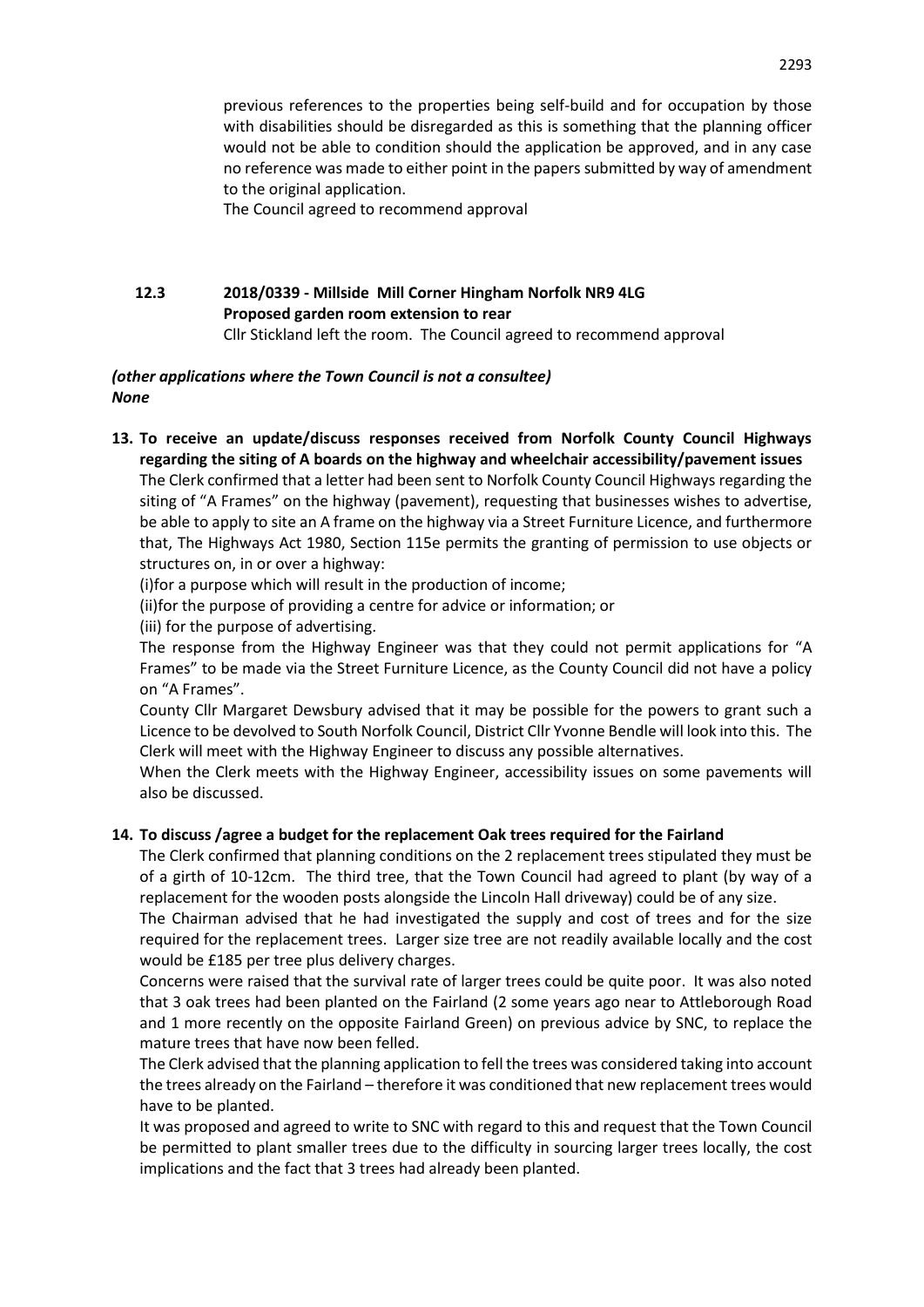## **15. Proposal to request that Ravencroft Tree Services undertake a Tree survey**

The Clerk Confirmed that Ravencroft had confirmed that the price of the tree survey would be the same as in 2017. It was agreed to request that Ravencroft undertake the tree survey in 2018.

## **16. To discuss/ agree maintenance of the Lincoln Hall/Library access driveway**

It was proposed and agreed to obtain some advice and quotations from ground works companies to improve the surface of the driveway and possible replace the edging (concrete slabs) around the rose garden, with something more aesthetically pleasing.

## **17. To discuss the Greater Norwich Local Plan consultation and discuss/agree any response to be made by the Town Council**

It was raised that there would be a future need for an extension to the playing field and the cemetery, and that car parking facilities were also needed, and that some of the parcels of land being put forward for development would be ideal locations for this, but if they were used for housing then the opportunity to utilise the land for these purposes would be gone. Concerns were also raised that the opinion of the Town Council would not be taken into consideration.

District Cllr Bendle advised the Council to put all of these points forward in a response to the consultation.

It was agreed that all comments Councillors wished to make should be forwarded to the Chairman by 13<sup>th</sup> March and he would collate them into a response.

## **18. To receive an update on the refurbishment of the Public Toilets and proposal to arrange the necessary insurance.**

The Clerk advised that the toilets were now open again but there were still some snagging issues to be sorted out, and asked for the Councils permission to arrange the necessary insurance for the toilets in time for the proposed 01 April handover date – agreed.

## **19. To discuss concerns from residents of Greenacre Road regarding the "access only" signage being ignored.**

Some residents on Greenacre Road had complained (via Facebook) that the road was being used as a cut through from Watton Road to Dereham Road.

The Clerk confirmed that she had forwarded this complaint to the police who advised they would try to attend when resources allow. The Clerk had also requested that NCC look to replace any of the Access Only signage that was worn and broken. It was agreed that a reminder that Greenacre Road is "access only" should go in the parish magazine.

### **FINANCE**

## **20. A reminder of the date for the next meeting of Finance Committee, 20th March 2018** Noted.

### **21. Accounts for Payment**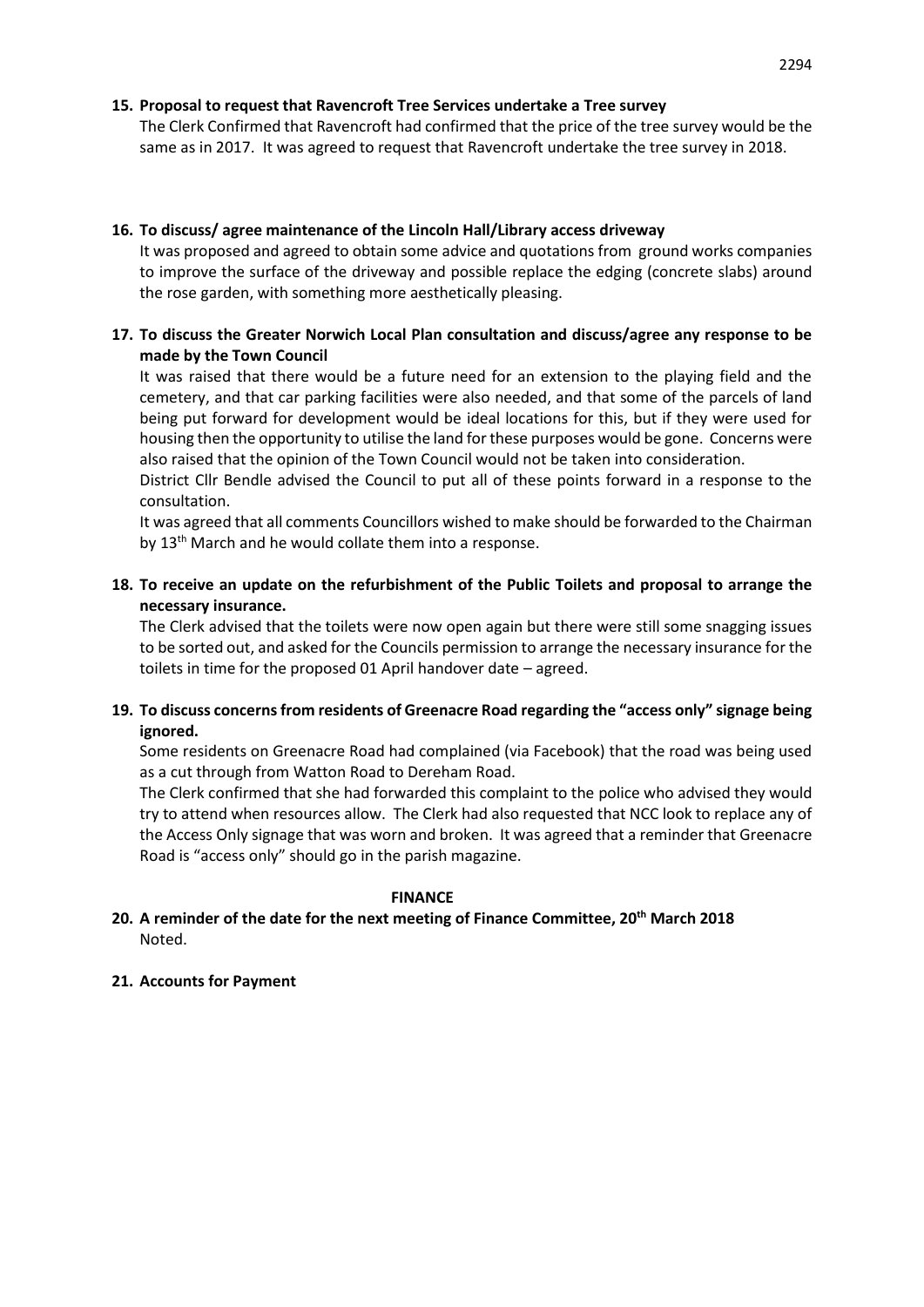| <b>ACCOUNTS FOR PAYMENT 06 March 2018</b> |  |                                   |                                 |
|-------------------------------------------|--|-----------------------------------|---------------------------------|
| <b>TOTAL</b>                              |  | <b>PAYEE</b>                      | <b>DETAILS</b>                  |
| £732.17                                   |  | <b>D RAMM</b>                     | WAGES (726.18)                  |
|                                           |  |                                   | <b>Binbags (2.99)</b>           |
|                                           |  |                                   | Toilet cleaning products (3.00) |
| £694.74                                   |  | A DOE                             | WAGES                           |
| £5,250.00                                 |  | HINGHAM PLAYING FIELD ASSOCIATION | <b>SEWER REAIRS (CIL)</b>       |
| £625.81                                   |  | <b>EON</b>                        | <b>STREET LIGHT ENERGY</b>      |
| £115.31                                   |  | <b>XEROX FINANCE</b>              | <b>PRINTER RENTAL</b>           |
| £294.19                                   |  | K AND M LIGHTING SERVICES LTD     | MAINTENANCE CONTRACT            |
| £2,852.27                                 |  | <b>TTSR LTD</b>                   | <b>GRASS CUTTING</b>            |
| £20.00                                    |  | COMMUNITY ACTION NORFOLK          | <b>MEMBERSHIP</b>               |
|                                           |  |                                   |                                 |
| £10,584.49                                |  | <b>TOTAL</b>                      |                                 |
|                                           |  |                                   |                                 |

**22. 'Exclusion of the Press and Public under the Public Bodies (Admission to Meetings) Act 1960 to discuss the following matters:'** 

The following agenda item will require a discussion of quotations provided and is therefore confidential.

It was agreed that the public be asked to leave the room.

**23. To consider any quotations received the position of Internal Auditor for year end 2017/18** One quotation had been received from Luisa Cantera. The Clerk confirmed that the fee per hour was the same as in 2017 (£17.50) – with an estimated time of around 9-11 hours to undertake the internal audit. It was proposed and agreed to accept this quotation and appoint Luisa as the internal auditor (for audit year ending 31 March 2018)

#### **The meeting ended at 9.15pm**

**Signed……………………………………………………………………….. Chairman 03.04.2018**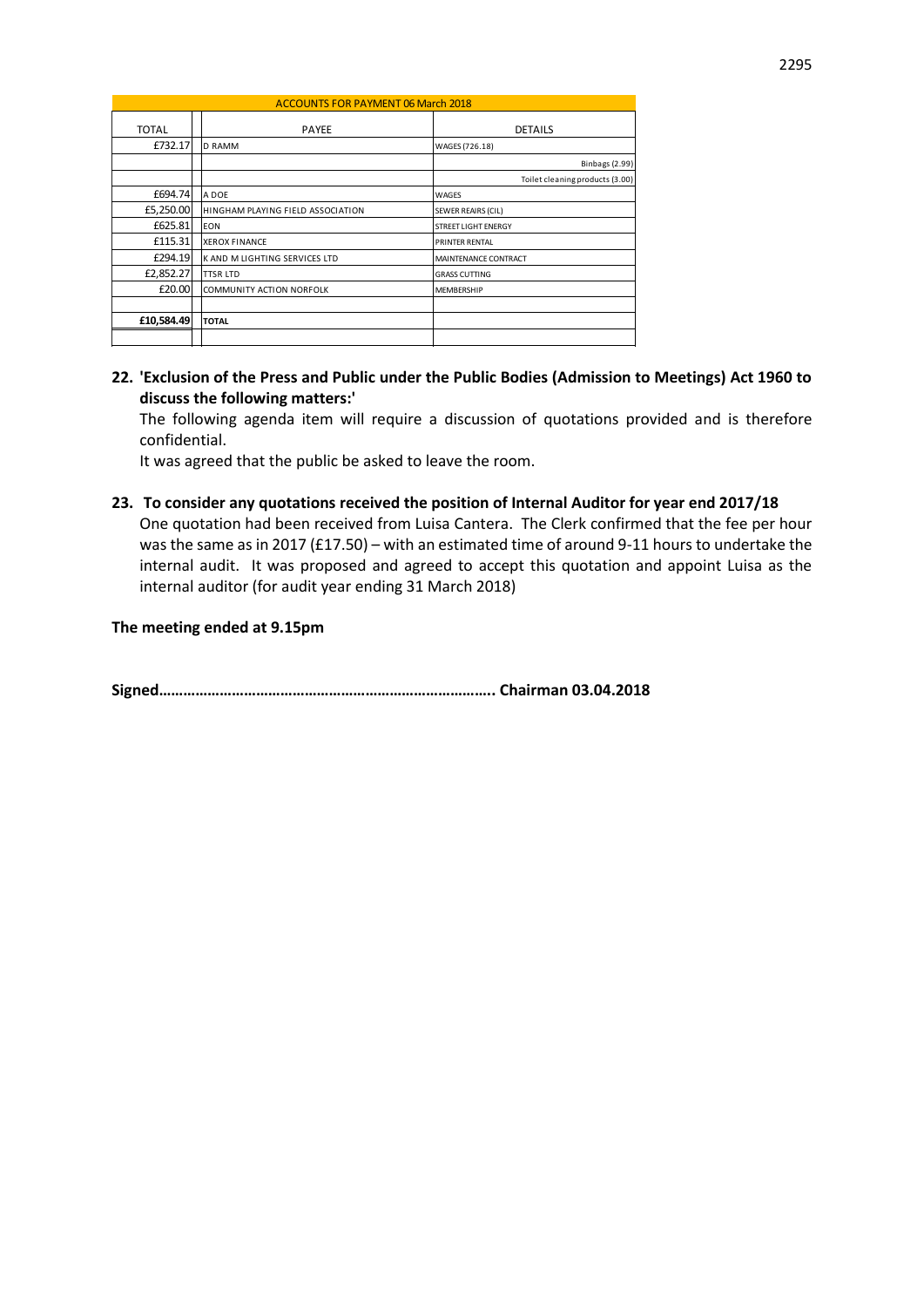## **Clerks Report for 06 March 2018**

| Min:         | Update                                                                                                                                                                                                                                                                                                                                                                                                                                                                                                                                                                                                                                                        |
|--------------|---------------------------------------------------------------------------------------------------------------------------------------------------------------------------------------------------------------------------------------------------------------------------------------------------------------------------------------------------------------------------------------------------------------------------------------------------------------------------------------------------------------------------------------------------------------------------------------------------------------------------------------------------------------|
|              | Matters Arising From the minutes of the meeting on 06 February 2018                                                                                                                                                                                                                                                                                                                                                                                                                                                                                                                                                                                           |
| 8.15         | - A letter has been sent to NCC regarding the siting of advertising boards on the highway. NCC have<br>advised that they have no policy for licensing such boards and are therefore not able to consider any<br>applications for them to be sited on the highway. - County Cllr Dewsbury and District Cllr Bendle are<br>looking at, if SNC could take on the powers for granting permission for advertising boards. The Clerk is to<br>meet with the Highway Engineer (planned meeting 12 March).                                                                                                                                                            |
| 8.17         | - Wheelchair accessibility on pavements in Hingham, details of this complaint have been forwarded to<br>NCC who have advised that they will look in to what can - The Clerk to meet with the highway engineer                                                                                                                                                                                                                                                                                                                                                                                                                                                 |
| 15           | - The toilet refurbishment is nearly complete, it has been requested that a normal lock is fitted to the<br>disabled accessible toilet/baby changing facilities.                                                                                                                                                                                                                                                                                                                                                                                                                                                                                              |
| 17           | Talley Alley street light $-$ investigations regarding the supply to the light are ongoing $-$ the<br>householder (8 Market Place) does not know the location of the supply box or why the light no longer<br>works.                                                                                                                                                                                                                                                                                                                                                                                                                                          |
| 18           | $-$ Data protection issues $-$ Correspondence $-$ changes have been made to the agenda to ensure that<br>correspondence from individuals are not viewed by the public (unless they are intended as public<br>information).                                                                                                                                                                                                                                                                                                                                                                                                                                    |
| 24.1<br>24.6 | A letter has been sent to local funeral directors and stone masons advising of the changes to the cemetery<br>fees<br>Discretionary policy regarding cemetery fees and investigation into the future provision of a cemetery to<br>be completed by the working party                                                                                                                                                                                                                                                                                                                                                                                          |
| 25           | The Clerk has not taken the additional hours' payment for February due to being ill and not working those<br>hours.                                                                                                                                                                                                                                                                                                                                                                                                                                                                                                                                           |
|              | <b>Other Updates</b>                                                                                                                                                                                                                                                                                                                                                                                                                                                                                                                                                                                                                                          |
|              | Lincoln Hall request to re-site the car park sign $-$ the Chairman is to arrange a meeting with the Lincoln<br>Hall secretary an update the council accordingly                                                                                                                                                                                                                                                                                                                                                                                                                                                                                               |
|              | GCM group have undertaken some of the tree work - the Rowan in the Market Place has been felled and<br>work to remove the deadwood in the oak trees have been undertaken in the cemetery. Parked cars have<br>prevented safe access to the trees in the Fairland (for deadwood removal) the Clerk is in liaison with the<br>contractor and, overall the work was delayed due to emergency work following high winds and poor<br>weather conditions. - More bad weather has caused further delays                                                                                                                                                              |
|              | Extension to 20mph speed limit - The Fairland - The new speed limit came into effect in September 2017.<br>The new flashing speed sign had been installed but not turned on $-$ as $-$ it was assumed (by the Clerk and<br>the manufacturer) that the Speed limit was not yet in force as no other 20mph signage had been installed.<br>On requesting an update from NCC, the Clerk was advised that the 20mph signs had been installed and<br>the 30mph signs had been removed. The Clerk advised NCC that this was NOT the case - and the work to<br>complete the project had not been done - therefore there was nothing to indicate that the Fairland was |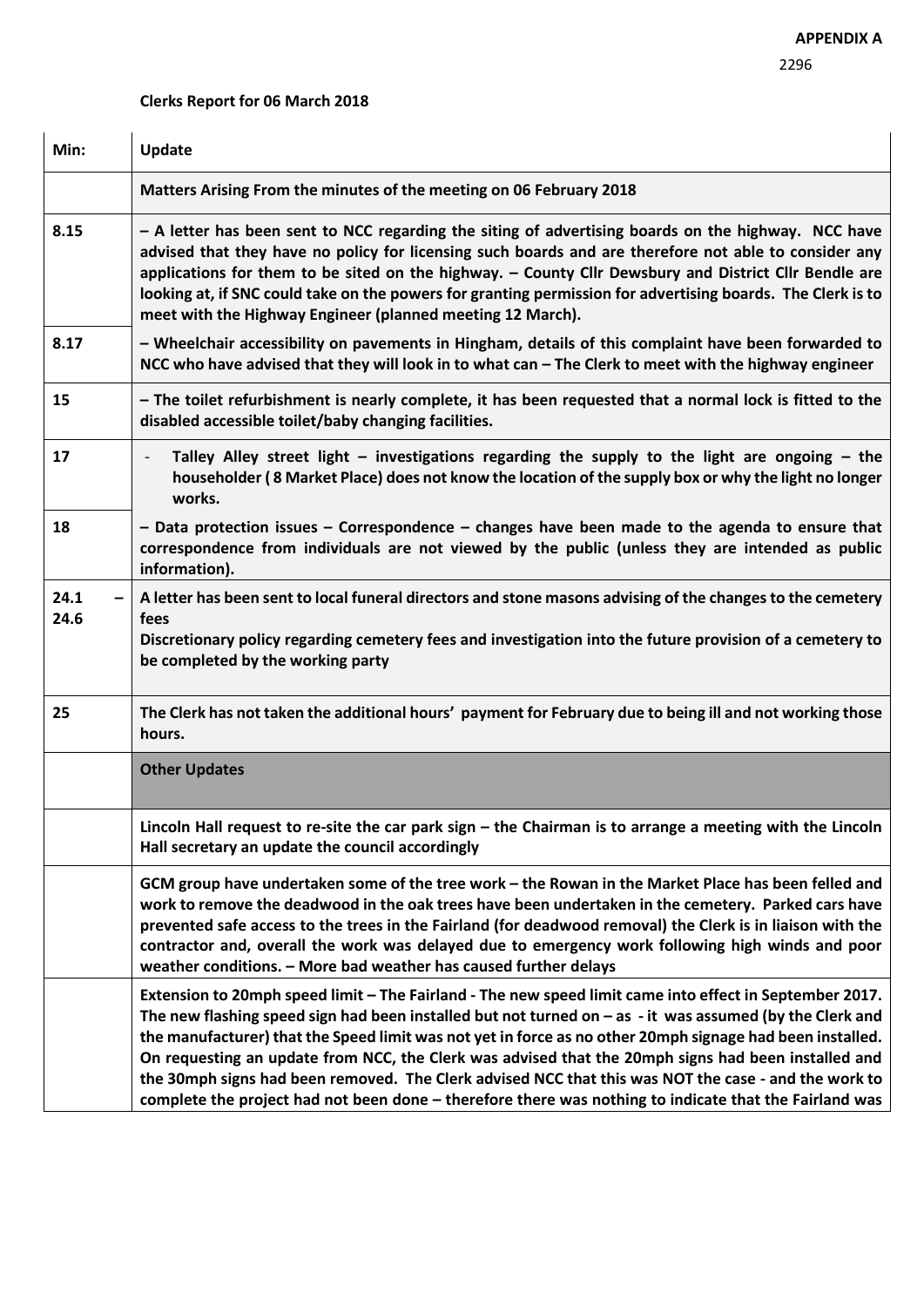| now in a 20mph speed limit. NCC have advised that the signage had been ordered last year and this will<br>now be chased. - No further updates                                                                                                                                                                                                                                                                                                                                                                                                                                                                                                                   |
|-----------------------------------------------------------------------------------------------------------------------------------------------------------------------------------------------------------------------------------------------------------------------------------------------------------------------------------------------------------------------------------------------------------------------------------------------------------------------------------------------------------------------------------------------------------------------------------------------------------------------------------------------------------------|
| The clerk has contacted the relevant officer at SNC regarding setting up an Emergency Plan/Group for<br>Hingham, The Officer would be happy to come to a Town Council Meeting to give some further advice.<br>Date to be arranged - this has been chased - but the officer has so far not been able to attend any dates<br>given                                                                                                                                                                                                                                                                                                                                |
| Churchyard/Cemetery -<br>Awaiting contact from the builder with regard to undertaking the repairs to the churchyard wall following<br>the damage from the car.<br>The following permissions remain outstanding from the Archdeacon Straightening of the<br>leaning memorial stone -<br>Fixing of the curved wall by the Attleborough Road entrance – (this will be investigated after the<br>heating works have been undertaken)                                                                                                                                                                                                                                |
| The Street Lighting Contractor has been asked to visually inspect lighting stock and advise of any defects<br>found (even those previously reported) and to give the defects a risk indicator.<br>The contractor has sent a quotation for the replacement of 3 concrete columns on Hardingham Street and<br>4 of the old painted green columns (2 have been omitted -) the quotation is to replace with galvanised<br>columns -<br>Quotations are being sought to replace the 6 green street light columns with Victorian style columns.<br>Quotation is also being sought for the replacement of the street light that was knocked down on<br>Hardingham Road- |
| Market Place south green footway project/Parish Partnership - Norfolk County Council have advised that<br>the works have been programmed in for March 2018 - work has been undertaken - Clerk to meet with<br>highway engineer to check all expected work was completed                                                                                                                                                                                                                                                                                                                                                                                         |

### **OUTSTANDING ISSUES**

**Some remedial work has been carried out to the Skate Park – SNC have been contacted regarding suitable companies who may be able to advice and quote on refurbishment of the skate park. – Awaiting advice from SNC**

**2 steel liners and 1 new bin to be ordered – South Norfolk Council will be advised when the dog waste bin will be removed.**

**"Please do not park on the grass" signs to be priced**

**Review/update of the Handyman's contract – to be completed, this will need to incorporate the cleaning of the toilets** 

**Commemorative Plaque for the Fairland Bus shelter – To be ordered.** 

**Request for a clear Bus Shelter – Norwich Road – By Hops development – to be looked at when the development is complete** 

**Neighbourhood Plan – Councillors need to read through the information (website links) previously provided to enable a decision to be made at a later date** 

**Leaning memorial stone in the Churchyard – Quotations to be sought Permission still required**